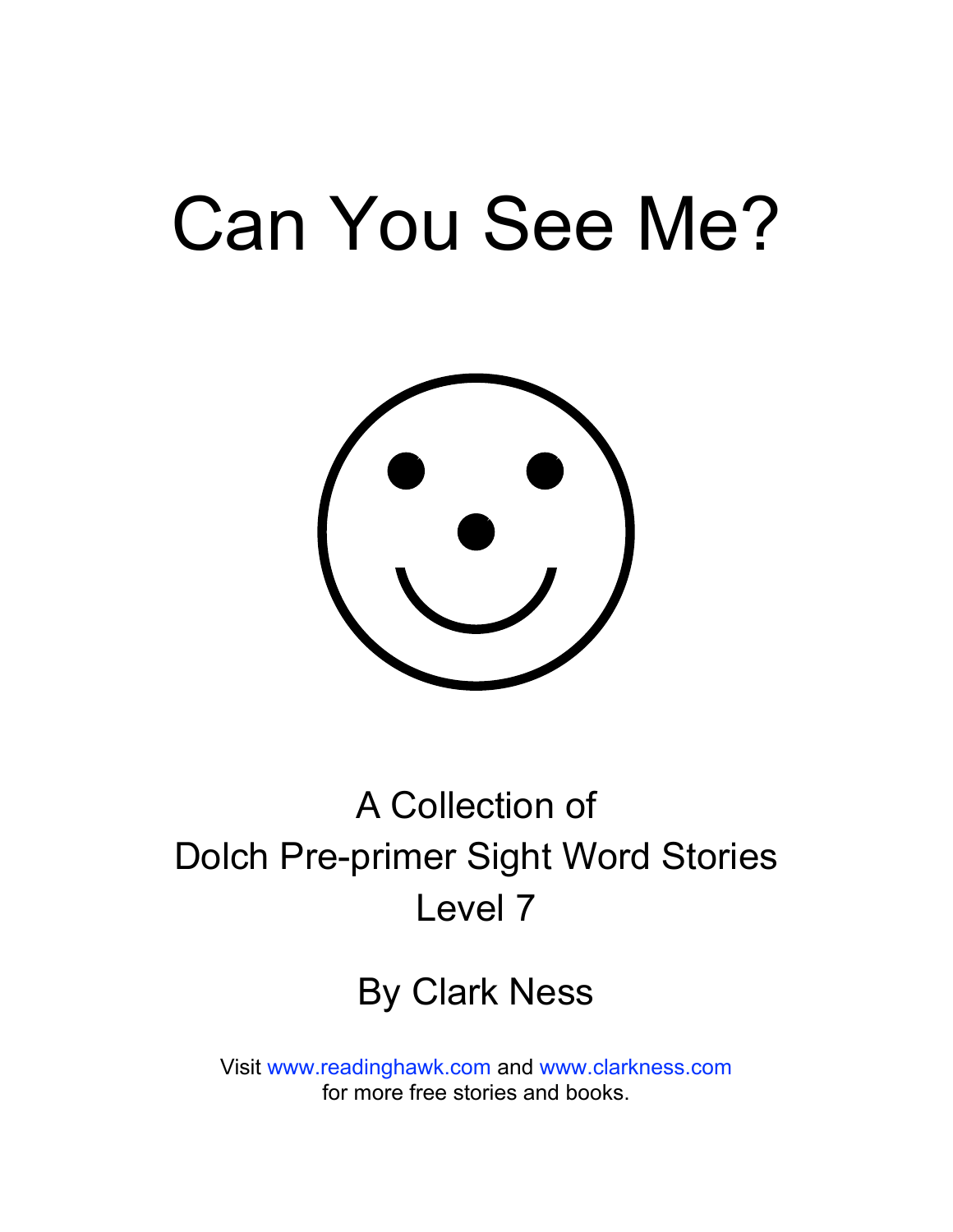

Can You See Me?

# "Can you see me?" said the  $\frac{C}{\text{circle}}$ .

New words in Dolch pre-primer level 7: down, me, my, not, one

Words in Dolch pre-primer level 7: a, and, big, can, down, for, go, I, in, is, it, little, look, me, my, not, one, red, said, see, the, to, up, we, you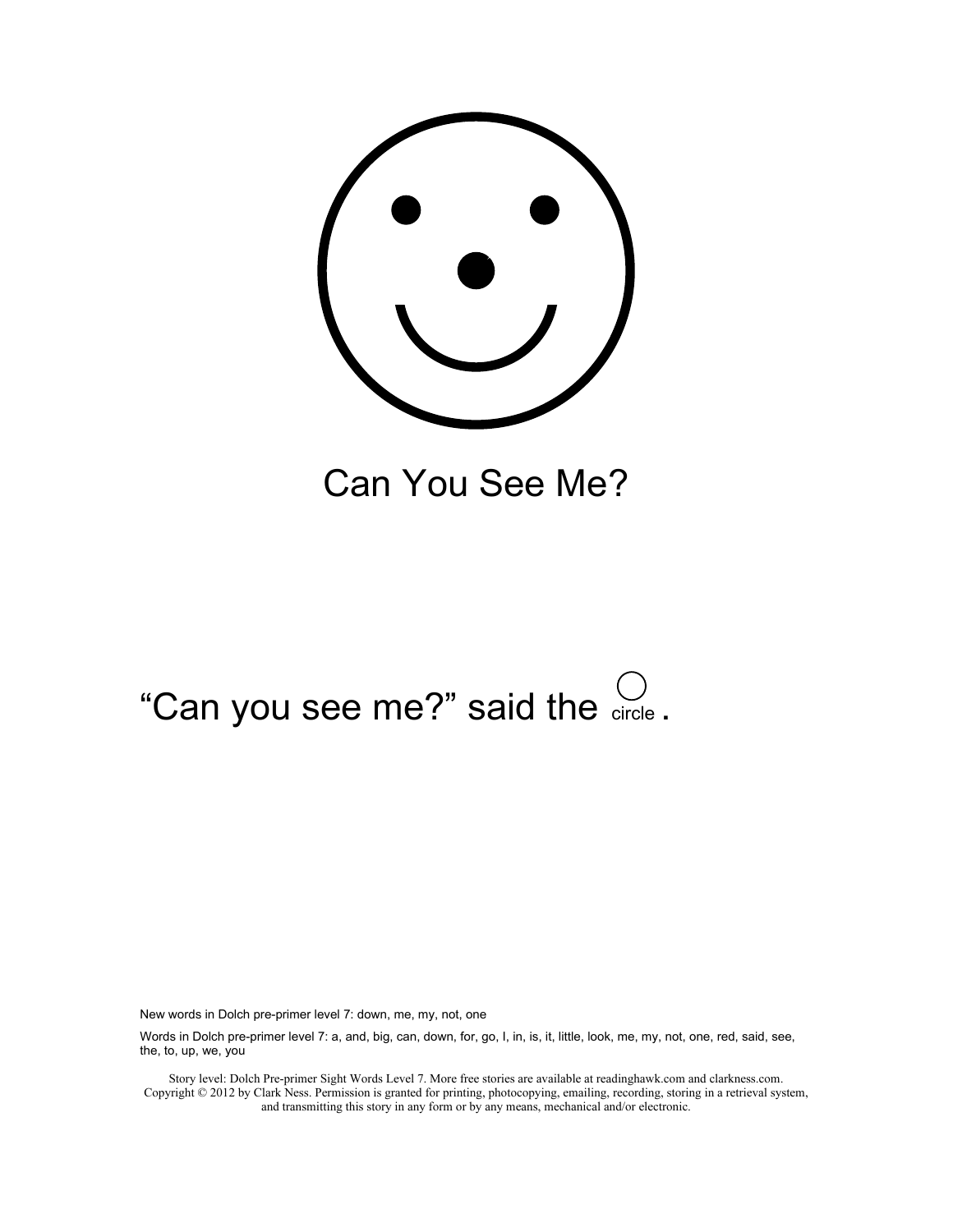

## Can You See Me?

## "Can you see me?" said the  $\frac{1}{\text{square}}$ .

New words in Dolch pre-primer level 7: down, me, my, not, one

Words in Dolch pre-primer level 7: a, and, big, can, down, for, go, I, in, is, it, little, look, me, my, not, one, red, said, see, the, to, up, we, you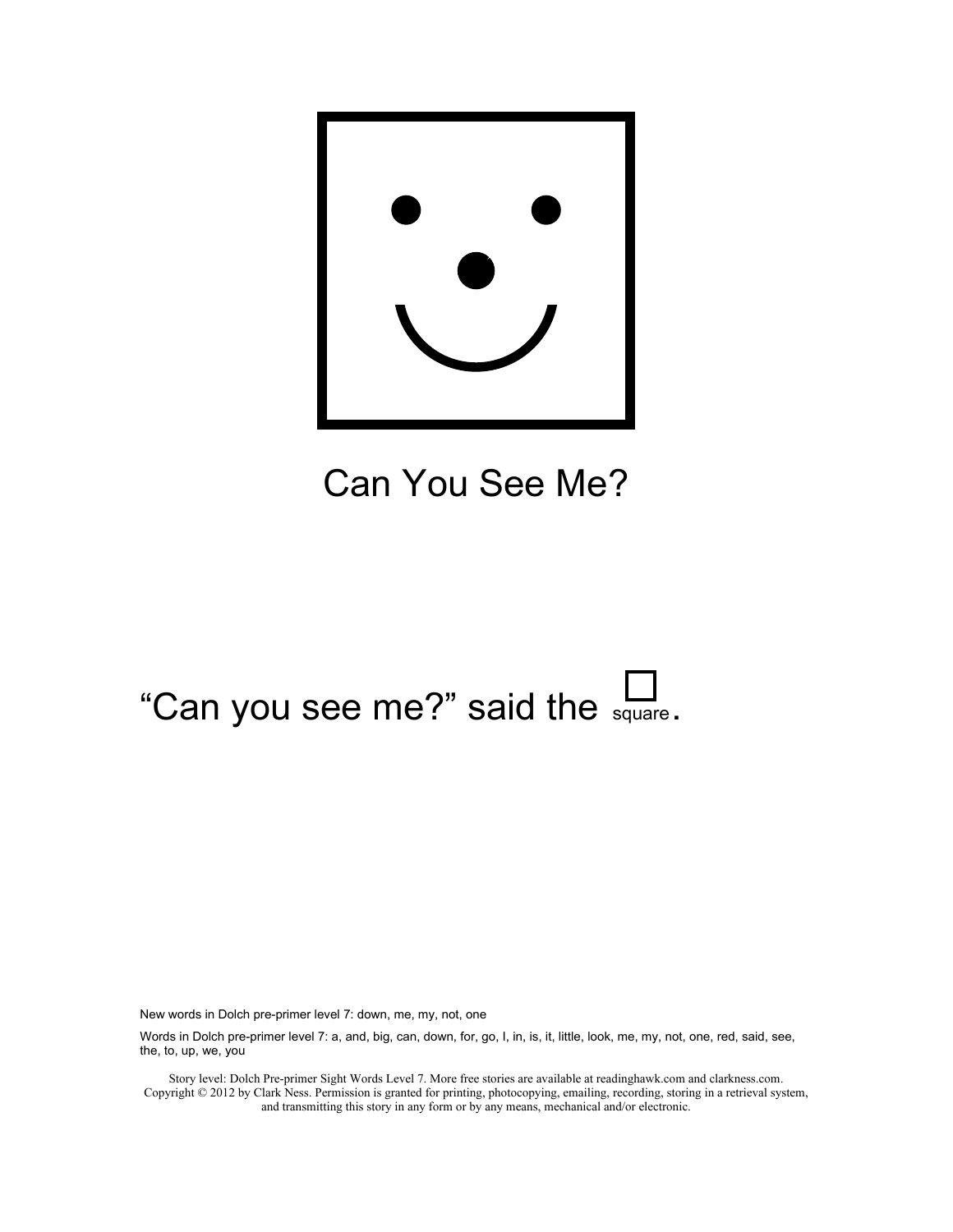

## I Can Look Down and See a Paper Clip

### I can look down and see a paper clip.

New words in Dolch pre-primer level 7: down, me, my, not, one

Words in Dolch pre-primer level 7: a, and, big, can, down, for, go, I, in, is, it, little, look, me, my, not, one, red, said, see, the, to, up, we, you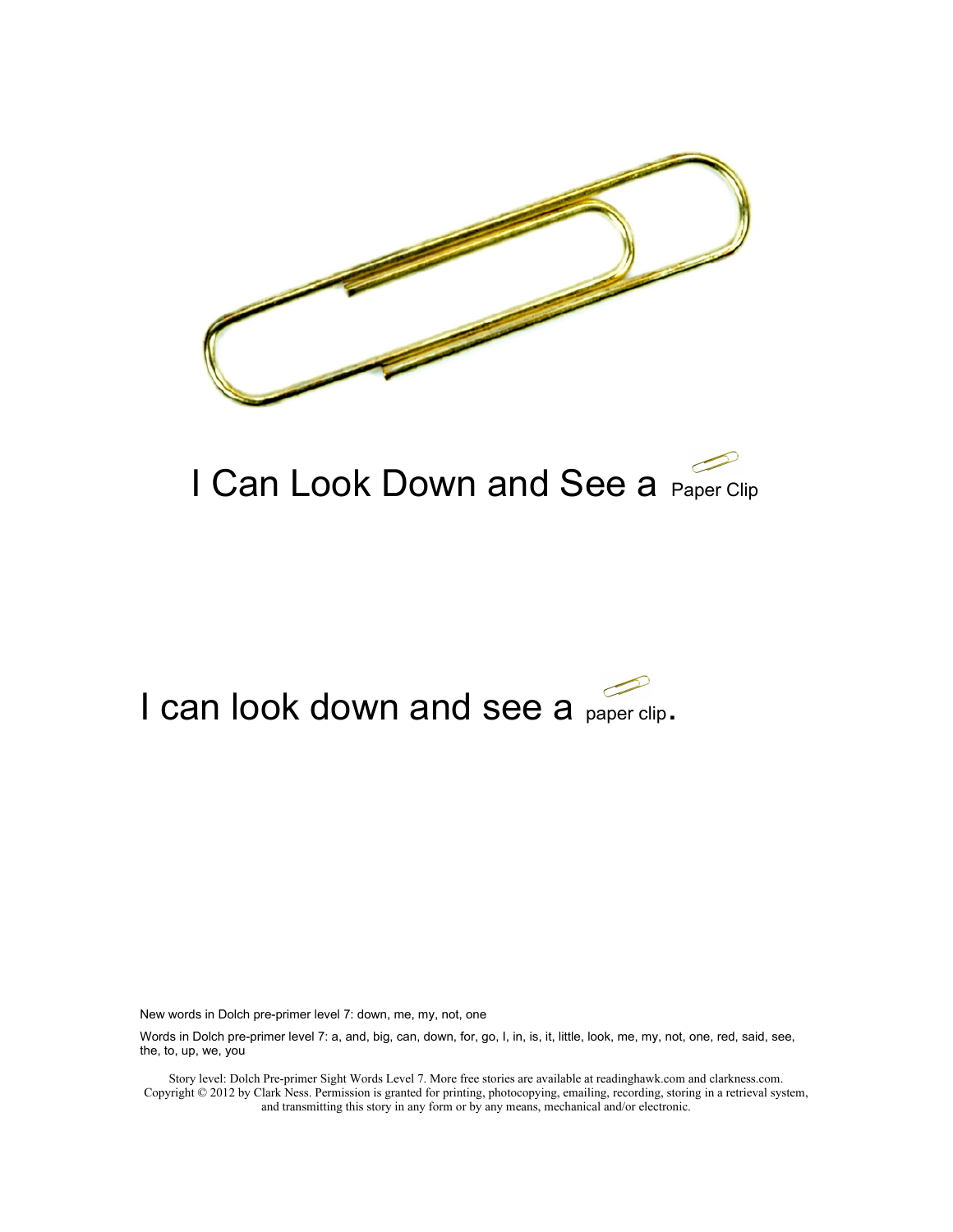

I See My <sub>Orange</sub>

![](_page_4_Picture_2.jpeg)

New words in Dolch pre-primer level 7: down, me, my, not, one

Words in Dolch pre-primer level 7: a, and, big, can, down, for, go, I, in, is, it, little, look, me, my, not, one, red, said, see, the, to, up, we, you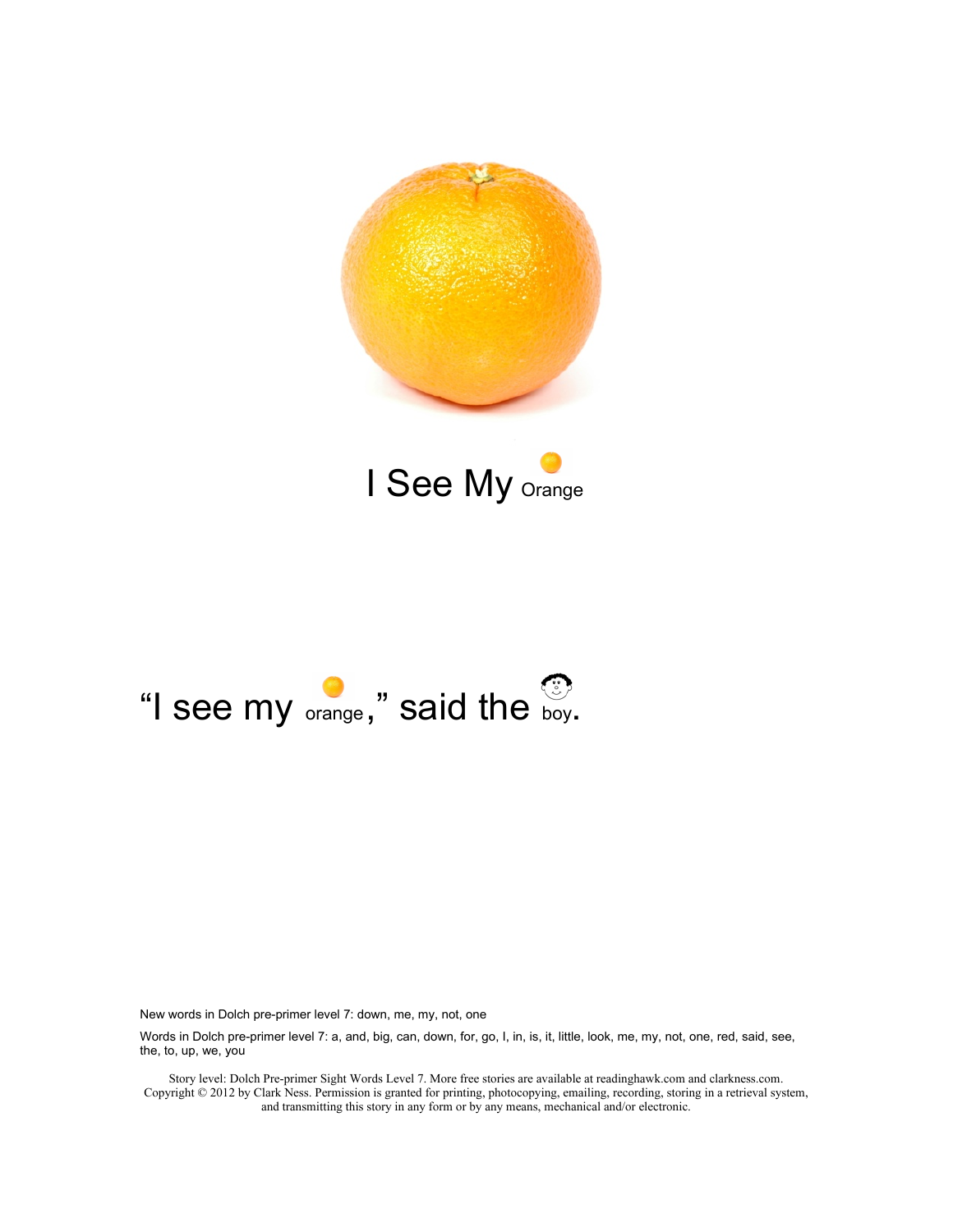![](_page_5_Picture_0.jpeg)

# "I see one  $\sum_{\text{square}}$ ," said the  $\sum_{\text{boy}}$ .

New words in Dolch pre-primer level 7: down, me, my, not, one

Words in Dolch pre-primer level 7: a, and, big, can, down, for, go, I, in, is, it, little, look, me, my, not, one, red, said, see, the, to, up, we, you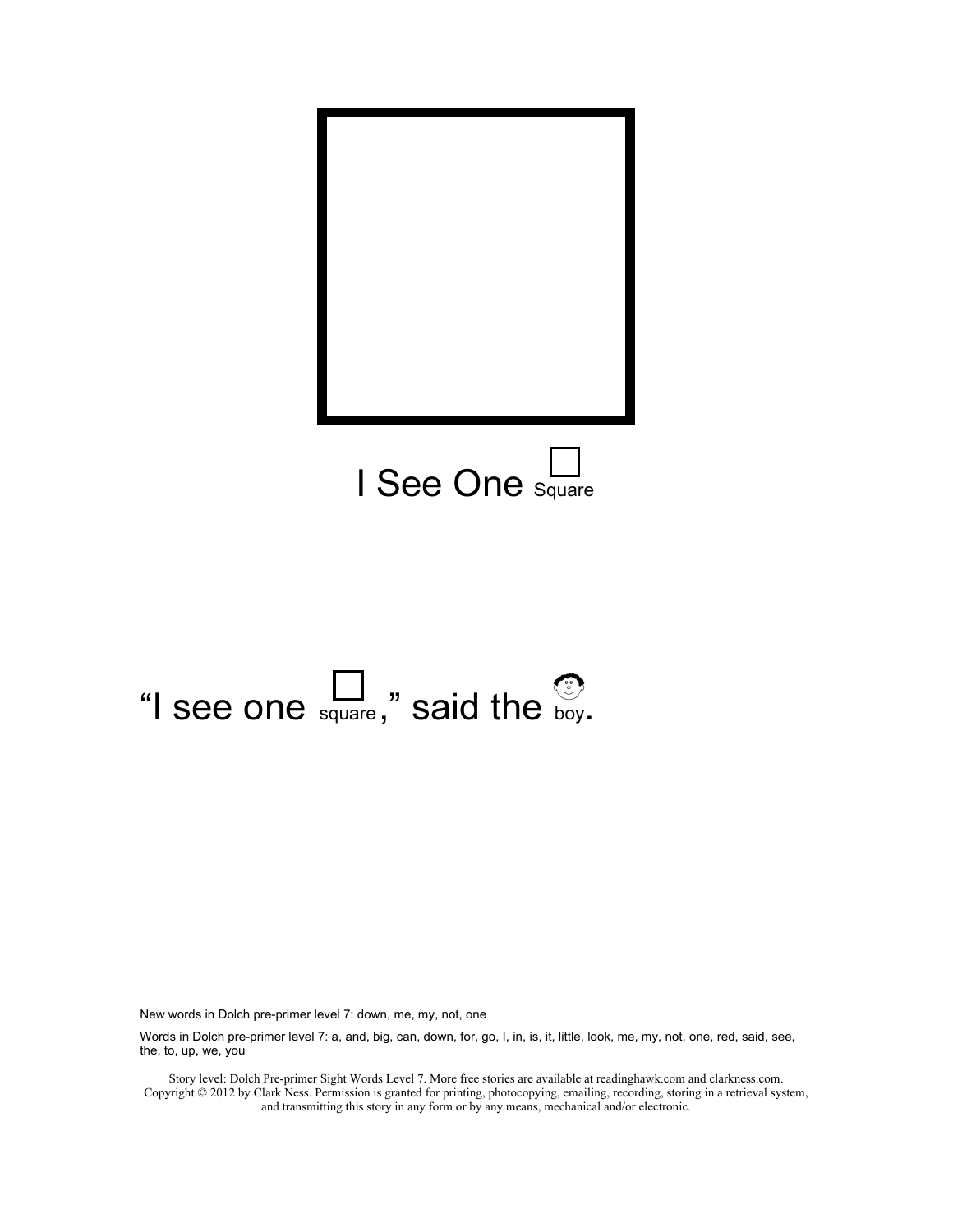![](_page_6_Picture_0.jpeg)

# I see one  $\mathbf{\hat{x}}$ ," said the  $\mathcal{D}$ .<br>"I see one  $\mathbf{\hat{x}}$ ," said the  $\mathcal{D}$ .

New words in Dolch pre-primer level 7: down, me, my, not, one

Words in Dolch pre-primer level 7: a, and, big, can, down, for, go, I, in, is, it, little, look, me, my, not, one, red, said, see, the, to, up, we, you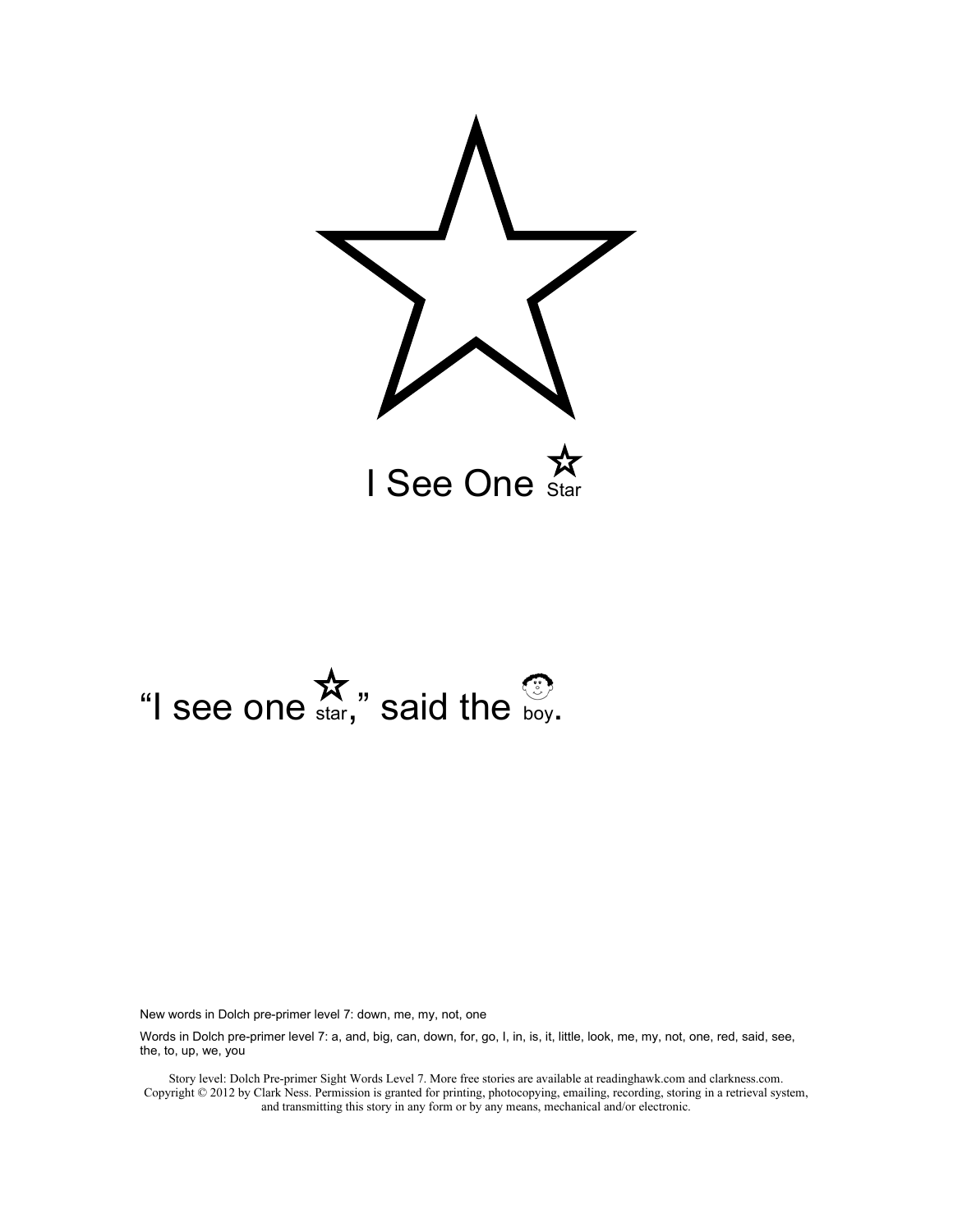## The  $S_{\text{quare}}$  is Not Big

# The  $\Box$  is not big.

New words in Dolch pre-primer level 7: down, me, my, not, one

Words in Dolch pre-primer level 7: a, and, big, can, down, for, go, I, in, is, it, little, look, me, my, not, one, red, said, see, the, to, up, we, you